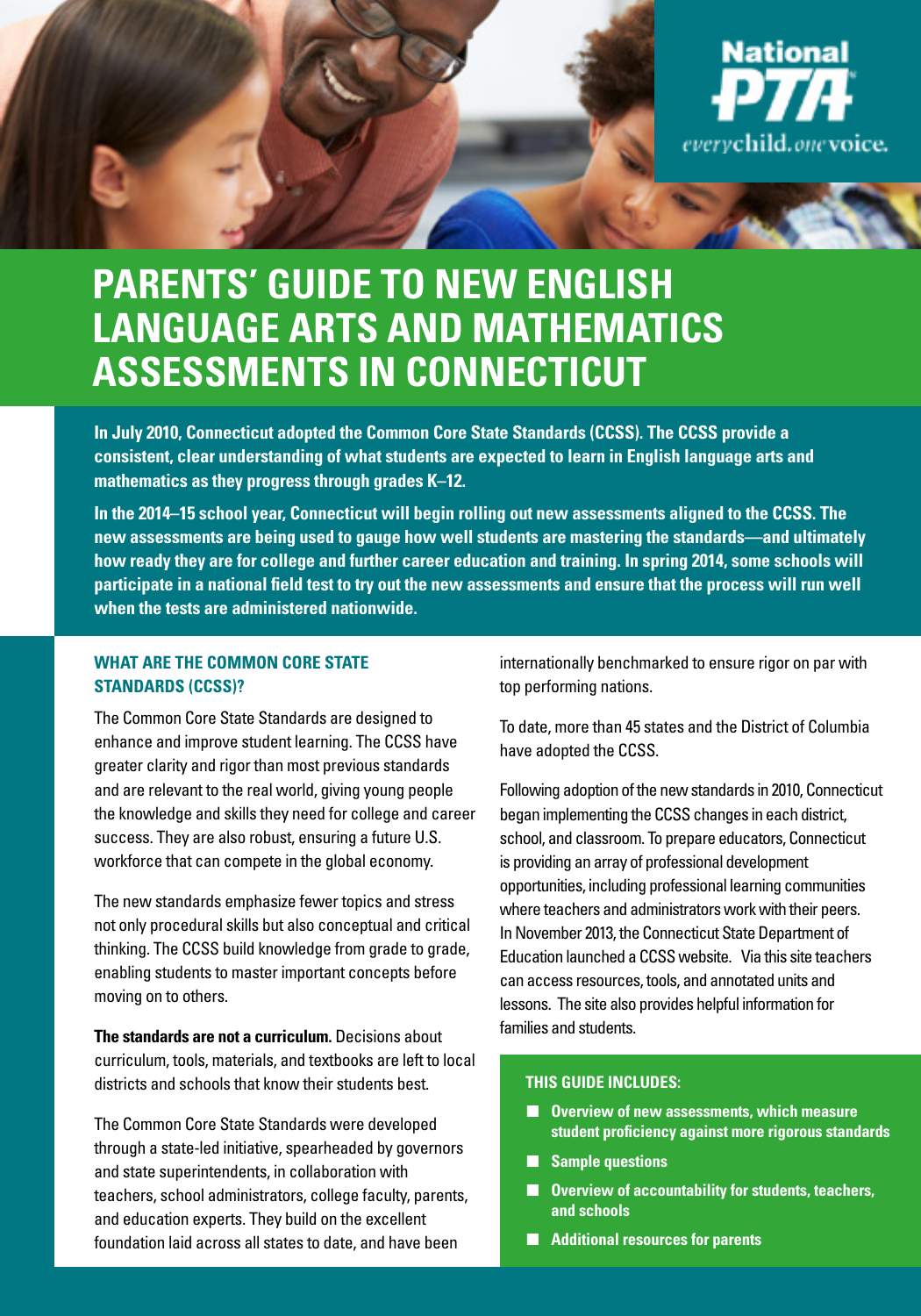#### **Why new assessments?**

Teachers and principals talk a lot about assessments, which are used to measure students' academic achievement. This document highlights the end-of-year summative assessments, which judge (1) student progress toward mastering state standards and (2) program and school effectiveness. For other assessments used, see box at right.

New summative assessments will address longstanding concerns that parents, educators, and employers have had about current state assessments—namely that they measure ability to memorize facts, rather than the skills to think critically and apply knowledge.

### **What is different about the new summative assessments?**

The new assessments for English language arts/literacy (ELA) and mathematics will enable educators to deepen their understanding of student progress from grade to grade and just as importantly, identify any gaps in progress so they can address them **well before students enter college or the workforce.**

## **Types of assessments**

**Classroom-based:** Individual tests given by teachers as needed throughout the year to assess knowledge and skills in specific areas .

**Interim:** The same test repeated at set intervals to measure student growth over time

**Summative:** End-of-year assessments administered by the state to measure student performance against a common set of standards *This document addresses summative assessments.*

## **New ELA assessments**

- Ask students to read more complex fiction and non-fiction texts and use evidence from these texts to answer questions, make inferences, and present persuasive arguments.
- Emphasize literacy across all subjects, not just English.
- Test writing at every grade level

## **New math assessments:**

- Go beyond multiple-choice questions and present students with multi-step problems, conceptual questions, and real-world applications.
- Ask students to not only get answers correct, but also explain how they arrived at those answers.
- Cover fewer topics in greater depth, focusing on the most critical areas.

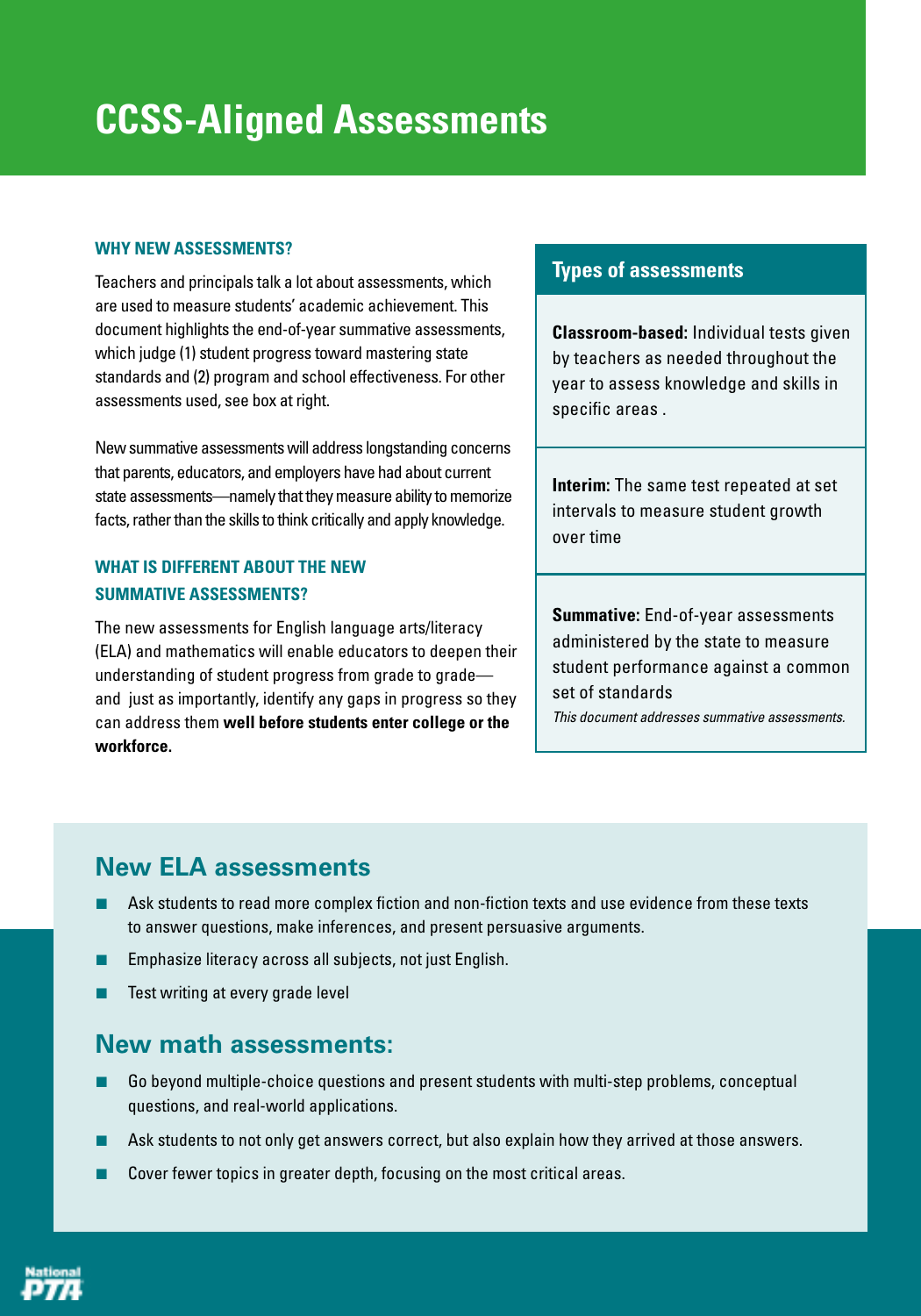## **Benefits of new assessments**

- Scores provide students, parents, and teachers with insight into college and career readiness early enough to address issues and provide extra support where needed.
- In the 2014–2015 school year, Connecticut will transition to what are called "computer adaptive assessments," which replace penciland-paper tests and can adjust the difficulty of questions based on student responses. A student who answers correctly will receive a more challenging item, while an incorrect answer generates an easier question.
- New assessments will allow Connecticut to compare student performance not only across schools and districts state-wide, but also with other states that have adopted the Common Core.
- The new assessments are designed to provide accurate measures of achievement

## **Who is developing the new assessments?**

Because the CCSS is a state-led initiative, most states across the country chose to join one of two consortia of states working together to develop new assessments based on the CCSS. These are the Smarter Balanced Assessment Consortium and the Partnership for Assessment of Readiness for College and Careers (PARCC).

Connecticut is a member of the Smarter Balanced along with 25 other states and territories. However, all customization and final decisions about assessments remain at the state level, in partnership with local educators. Read more about the Smarter Balanced at: [www.smarterbalanced.org](http://www.smarterbalanced.org).

and growth for all students, including those with disabilities and English language learners, allowing these students to perform to their potential. The goal of the accommodations is to make the assessments more accessible and to produce results that are valid for these students. The intention is not to give them an advantage over other students. For students with disabilities, the online assessments will address visual, auditory, and physical-access barriers. These students will be able to take a test individualized to meet their needs at the same time as other students in their class. Tools have also been developed to help English language learners demonstrate their knowledge, regardless of their level of proficiency in English.

## **College and Career Readiness Defined:**

**The level of preparation a student needs to enroll and succeed—without remediation—in a credit-bearing course at a post-secondary institution that offers a baccalaureate degree or in a high-quality certificate program that enables students to enter a career pathway with potential future advancement.**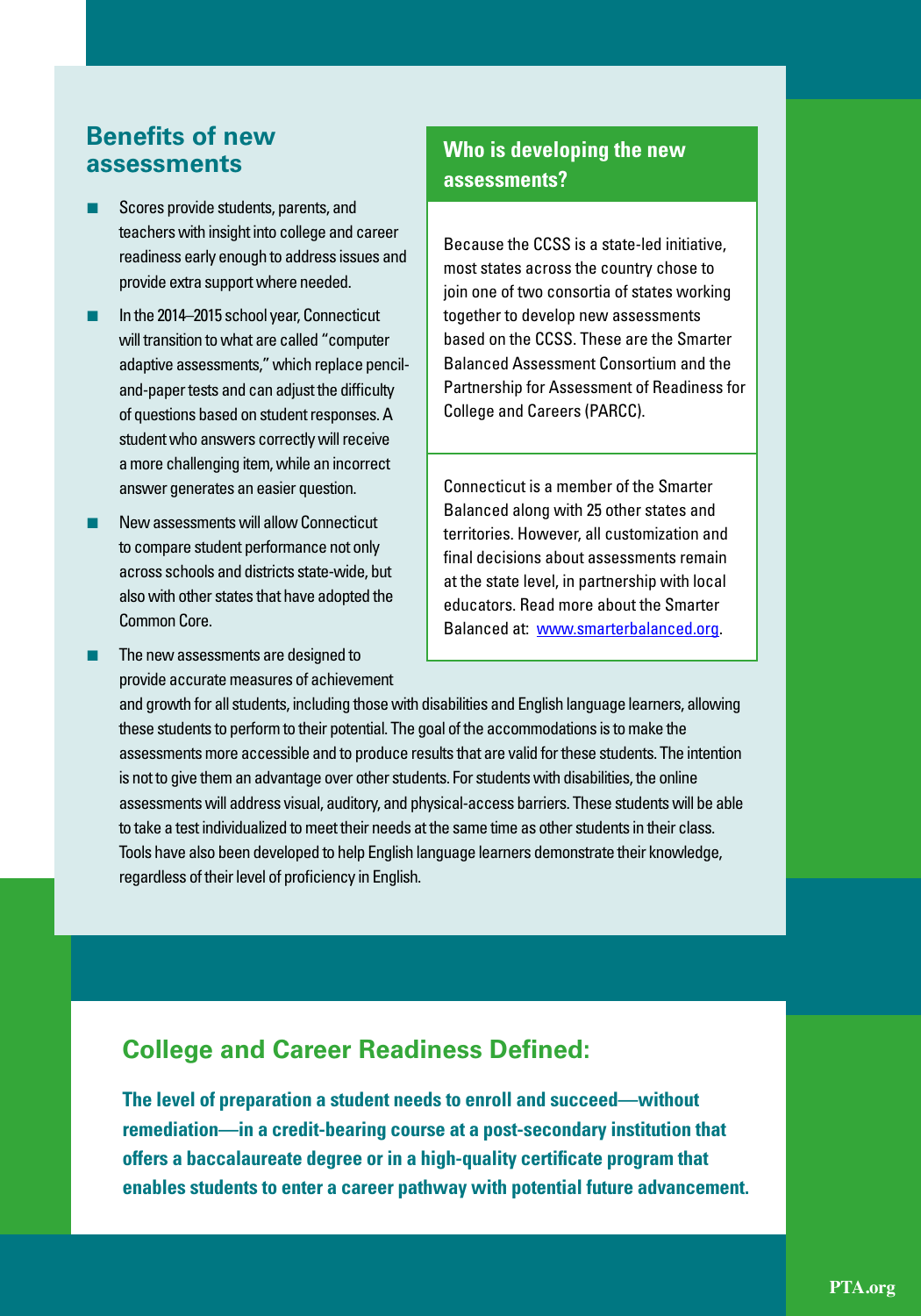# **Sample questions by grade level**

## **The following questions are representative of those found on the new assessments. For more examples, visit [www.smarterbalanced.org/pilot-test](http://www.smarterbalanced.org/pilot-test).**

#### **Example of a 5th grade math question**

**SAMPLE ITEM**

Five swimmers compete in a 50-meter race. The finish time for each swimmer is shown in the video.

| 23.42 | $-3.35$ |
|-------|---------|
| 23.18 | , 24    |
| .21   |         |

Explain how the results of the race would change if the race used a clock that rounded to the nearest tenth. **Explanation:**

#### **Example of a 6th grade English question**

#### **SAMPLE ITEM**

Students are asked to read the essay "Planes on the Brain" by Elisabeth Deffner, from Faces Magazine, and answer the following questions:

**1.** How does the author emphasize the point that the TAM program was a positive influence on the sisters' lives? Use details from the text to support your answer.

**2.** Highlight the parts of the text that provide evidence to support the idea that the Tuskegee Airmen were historically important.

**3.** What does the author mean by "the sky is no longer the limit"? Use details from the text to support your response. **Answer:**

#### **Example of a 11th grade English question**

#### **SAMPLE ITEM**

#### **The following excerpt is from a writer's first draft of a narrative essay. Read the excerpt. Then rewrite it, revising it to correct errors.**

I had no idea what to expect when I walked into the arena. There were people everywhere, most of them clad in brightly colored jersey's with different players' names on the back of them. There were some names I couldnt even pronounce. Me and my friend made our way to the corridor that led to the ice rink. The minute I stepped through the doorway, I could feel a rush of cold air hit my face. I could actually smell the ice! I never thought ice had a smell, but it really does. The next thing I noticed was the size, of the ice rink. There were lines and circles painted all over it, and I knew immediately I wouldn't understand the rules. We found our seats, and it wasn't long before the game started. We sat so close to the action that I felt as if I was right in the middle of it, the action was so intense it was hard to follow the puck, keep an eye on the players, and to figure out which team was ahead. When the home team scored a goal. The entire arena erupted with cheering that was so loud, I bet it was heard across town. by the end of the game, I felt so many emotions: delight, disappointment, fear, and excitement. Mostly, though, I felt in awe of the athletes who played this game. They are much more tougher than I ever expected. I suspect others new to hockey will be as impressed as me by this fast, interesting game.

#### **Now rewrite the excerpt, revising it to correct errors.**

**Answer:**

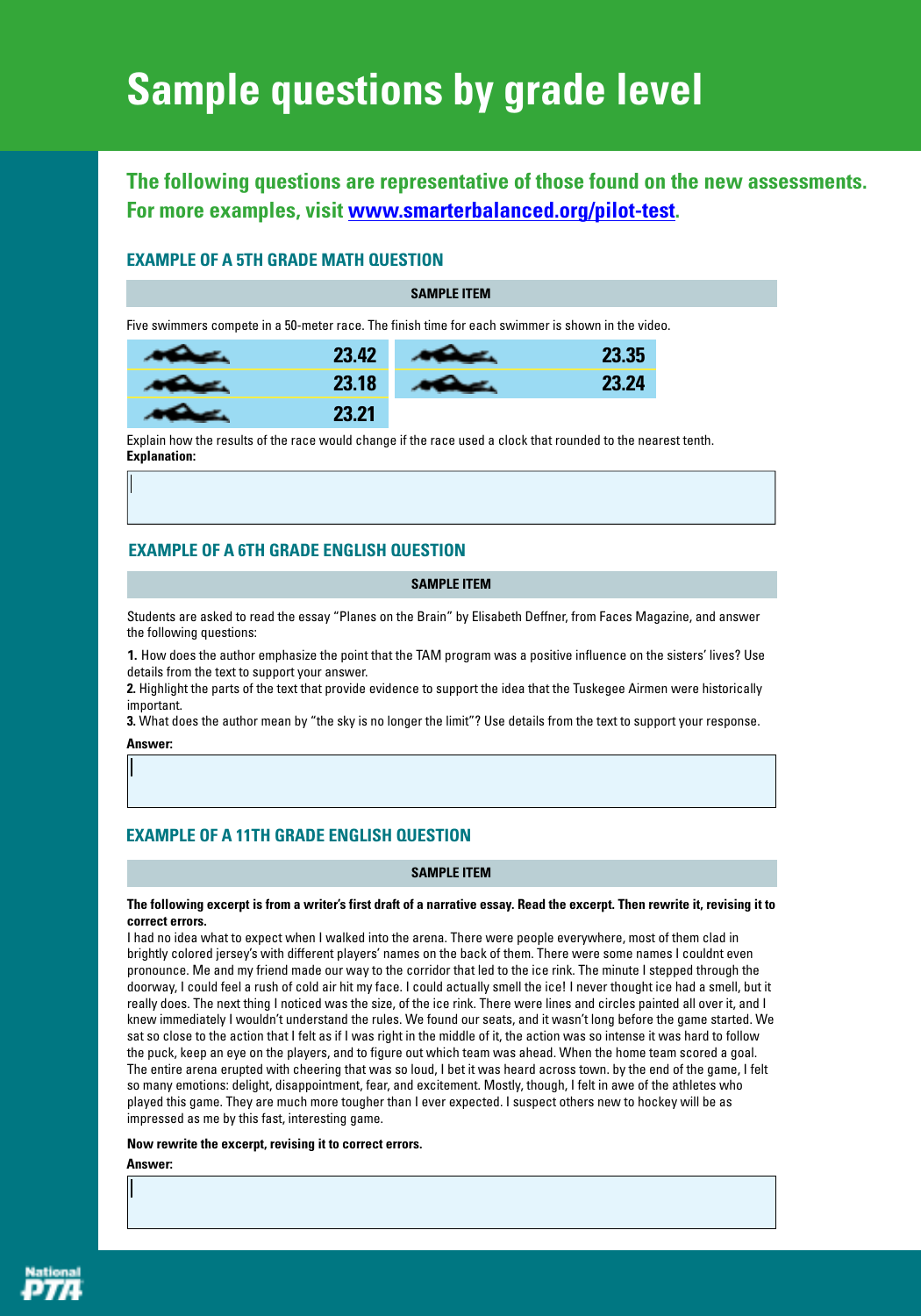## **What Parents Can Expect**

## **This is a new system with a new way of scoring. Therefore, it is not possible to directly compare new scores with old.**

The new assessments measure deeper knowledge and skills deemed particularly important for students' futures, including problem-solving, writing, and critical thinking. The scores provide students, parents, and teachers with the ability to address issues well before students are ready to graduate.

## **Because the standards are more rigorous, student achievement scores may initially be lower.**

Connecticut is resetting teaching and learning. A dip should not necessarily be interpreted as a decline in student learning or in educator performance. Educators expect the short-term decline to improve as teachers and students become more familiar with the standards and better equipped to meet the challenges they present.

### **How will schools support students during the transition?**

Each Local Educational Agency (LEA) and school will support students and teachers differently during this transition. While the Connecticut State Department of Education provides educators with a variety of tools, each LEA will determine the best ways to directly support teachers, students, and parents.

If children experience a dip in progress or state test results, parents should not hesitate to discuss this with their child's teachers and to work with the school to develop a plan for enrichment or improvement.

### **How are students and teachers held accountable?**

Once the new assessments are implemented in 2014–15, the Connecticut Department of Education will revise its accountability plan. The plan, along with new school accountability procedures, will also specify the ways students who do not meet proficiency levels will be held accountable.

In the immediate future, even if a student does not meet proficiency levels, there should be no negative consequences such as holding him or her back a year. Instead, parents can work with the school to develop an improvement plan tailored to the specific student's needs.

The new plan will also articulate teacher-accountability measures ensuring that teacher effectiveness ratings are measured against student progress throughout the year. In the meantime, teacher evaluation criteria will remain the same.

**\* TAKE ACTION: Parents need to pay close attention to the new accountability system put in place so they can better advocate for their children. Parents' collective voice is critical to ensure that testing is implemented well and with enough resources to ensure success. State leaders should include parents and teachers in thoughtful conversations based on trust, collaboration, and respect. If you would like additional details about how students, teachers, and schools will be held accountable or about assessments in general, please call the Connecticut Department of Education's Academic Office at 860-713-6753. Here are some questions that you might want to ask:** 

- What will happen if my child does not meet proficiency on the new assessments?
- **How will teacher evaluations be affected if students don't meet proficiency levels?**
- How will school ratings change based on results of the new assessments?